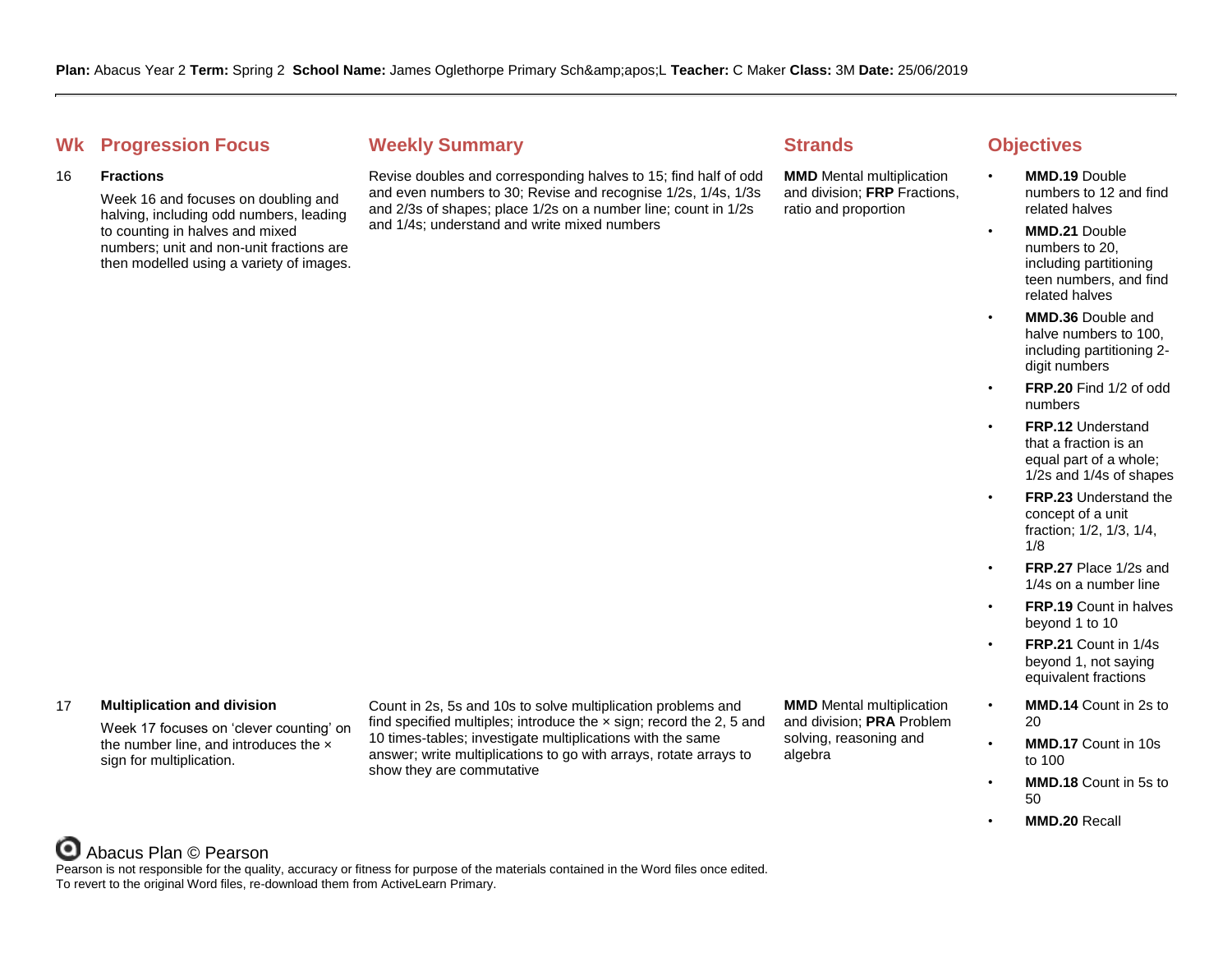multiplication and division facts for the ×10 table

- **MMD.26** Count in 2s and recall multiplication and division facts for the ×2 table
- **MMD.27** Count in 5s and recall multiplication and division facts for the ×5 table
- **MMD.35** Understand multiplication as repeated addition and as scaling
- **MMD.23** Multiply using arrays and friendly numbers
	- **PRA.33** Solve multiplication and division problems using arrays, repeated addition and mental methods
- **MEA.28** Tell the time to the nearest quarter of an hour using digital and analogue clocks
- **MEA.23** Recognise and use language relating to date, including days, weeks, months and years
	- **MEA.26** Identify appropriate units of time to measure a duration (minutes, hours, days, weeks, months, years)
	- **STA.24 Begin to read** and construct tally charts
	- **STA.28** Interpret and complete pictograms

# 18 **Time; data**

Week 18 focuses on telling the time and further develops children's understanding of the units of time; time is then used as the context for data to be represented on pictograms and block graphs.

Tell the time to the nearest quarter of an hour using analogue and digital clocks; understand the relationship between seconds, minutes and hours and use a tally chart; interpret and complete a pictogram or block graph where one block or symbol represents one or two things

# **MEA** Measurement; **STA Statistics**

Abacus Plan © Pearson Pearson is not responsible for the quality, accuracy or fitness for purpose of the materials contained in the Word files once edited. To revert to the original Word files, re-download them from ActiveLearn Primary.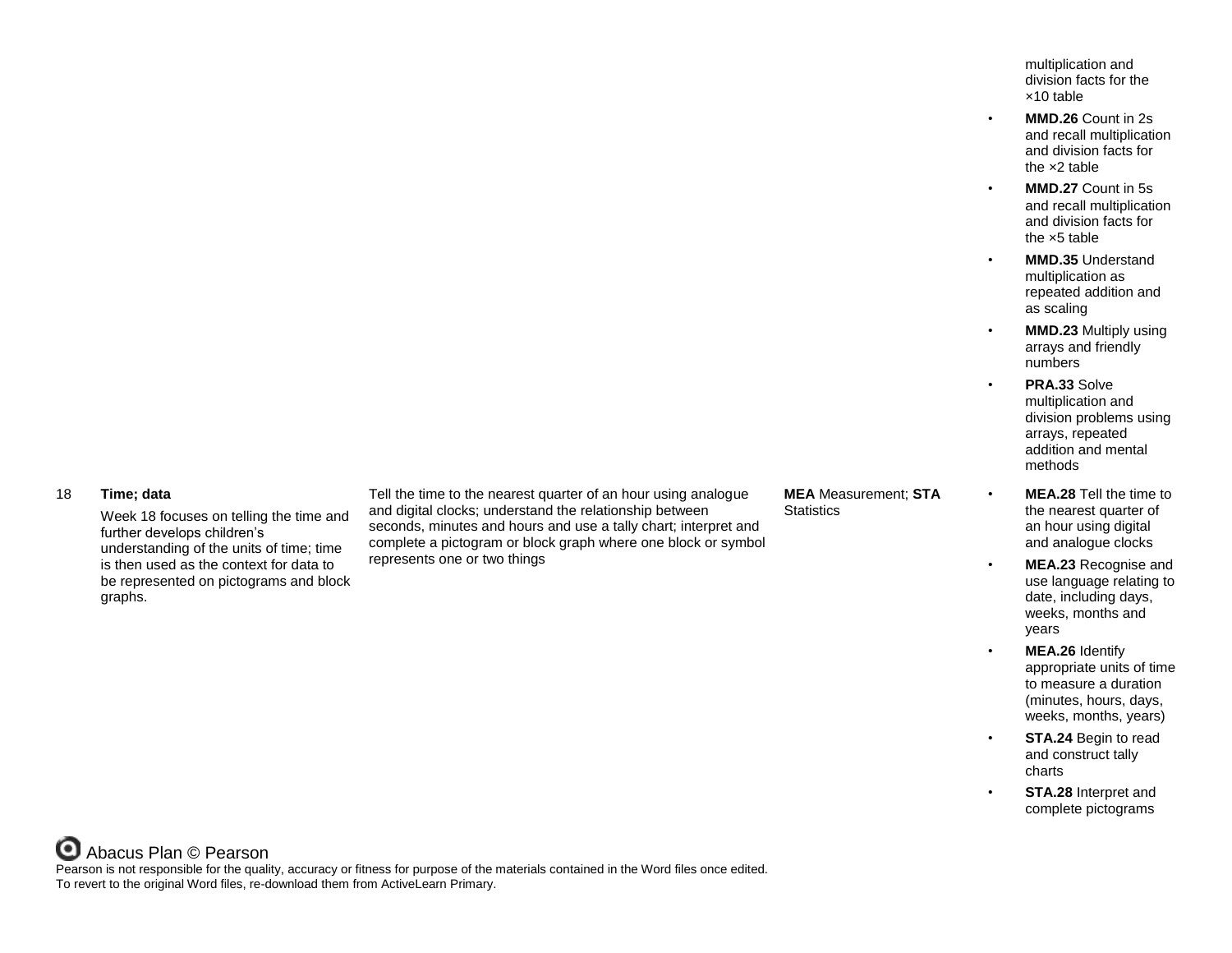where 1 symbol represents 1 item

- **STA.29** Interpret and complete block graphs where 1 block represents 1 item
- **STA.36** Interpret and present data using bar charts where one division represents one unit
	- **STA.23** Read and enter data in tables
- **STA.34** Interpret and complete pictograms where 1 symbol represents 2 items
- **MMD.20** Recall multiplication and division facts for the ×10 table
	- **MMD.23** Multiply using arrays and friendly numbers
	- **MMD.26** Count in 2s and recall multiplication and division facts for the ×2 table
- **MMD.27** Count in 5s and recall multiplication and division facts for the ×5 table
- **MMD.29** Count in 3s
- **MMD.33** Count on and back in 4s
- **MMD.24** Understand the link between multiplication and grouping
- **MMD.25** Begin to understand division as 'how many groups of..?'

# 19 **Multiplication and division**

Week 19 focuses on 'clever counting' using arrays as well as number lines; division is introduced as the inverse of multiplication.

Revise 2, 5 and 10 times-tables; revise arrays and hops on the number line; multiply by 2, 3, 4, 5 and 10; arrange objects into arrays and write the corresponding multiplications; make links between grouping and multiplication to begin to show division; write divisions as multiplications with holes in and use the  $\div$  sign

**MMD** Mental multiplication and division; **PRA** Problem solving, reasoning and algebra

Abacus Plan © Pearson Pearson is not responsible for the quality, accuracy or fitness for purpose of the materials contained in the Word files once edited. To revert to the original Word files, re-download them from ActiveLearn Primary.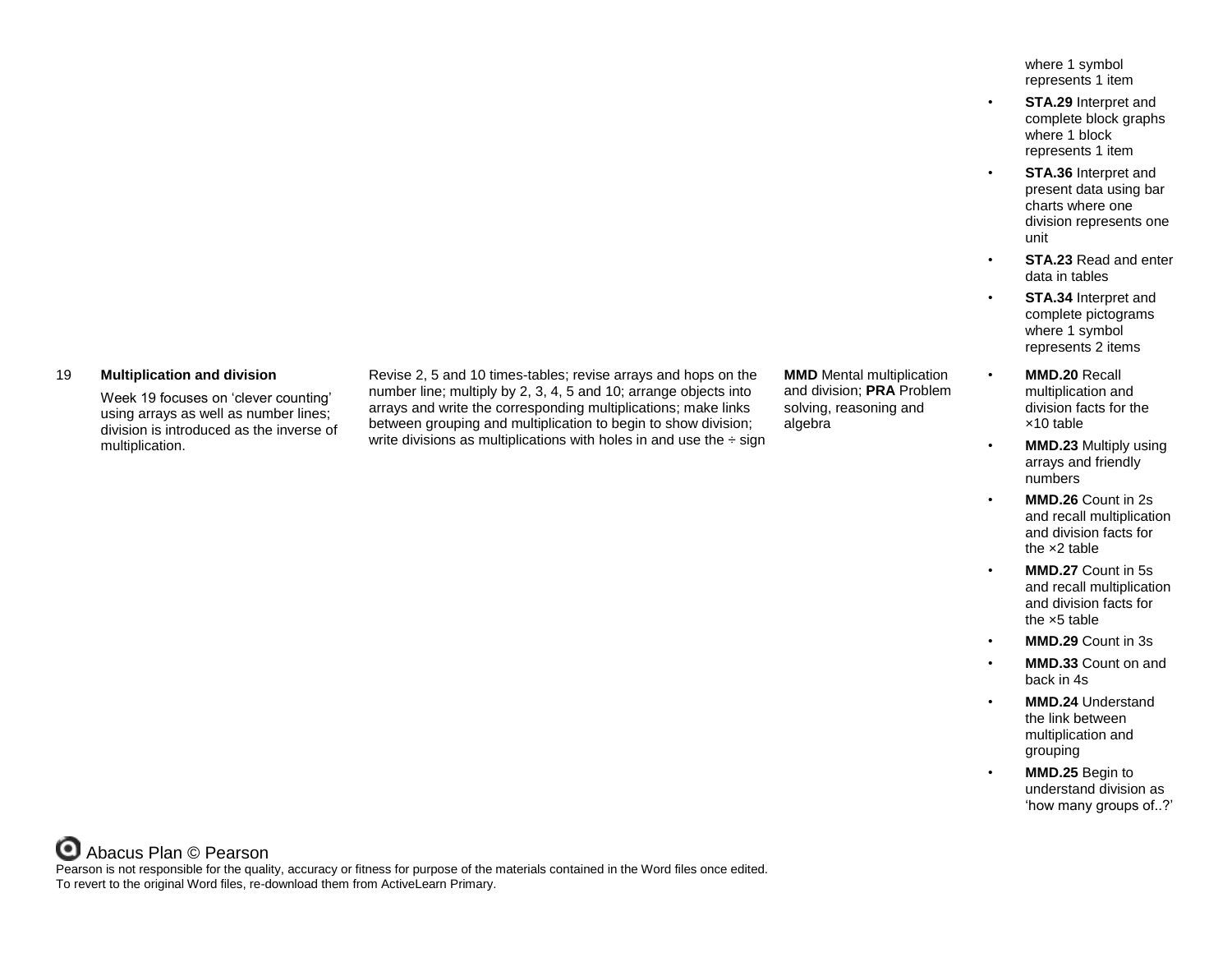### 20 **Money and money calculations**

Week 20 focuses on rehearsing coin and note values, and on writing amounts of money; money is then used as the context for adding and finding totals.

Recognise all coins, know their value, and use them to make amounts; recognise £5, £10, £20 notes; make amounts using coins and £10 note; write amounts using £.p notation; order coins  $1p - E2$  and notes  $E5 - E20$ ; add several coins writing totals in £.p notation (no zeros in 10p place); add two amounts of pence, using counting on in 10s and 1s; add two amounts of money, beginning to cross into £s

**MEA** Measurement; **NPV** Number and place value; **PRA** Problem solving, reasoning and algebra; **MAS** Mental addition and subtraction

- **MMD.35** Understand multiplication as repeated addition and as scaling
- **MMD.37** Understand division as the inverse of multiplication
- **PRA.29 Begin to work** systematically to find all possibilities
- **MEA.22** Recognise and know the value of 1p, 2p, 5p, 10p, 20p, 50p and £1 coins
- **MEA.24** Recognise and know the value of £2 coins and £5, £10, £20, £50 notes
	- **MEA.33** Combine amounts to make particular values; match different combinations of coins to make equal amounts of money
	- **MEA.38** Recognise and use symbols for pounds and pence. Record amounts using £.p notation
	- **MEA.34** Add and subtract money of the same unit; solving money problems in a practical context
	- **NPV.26** Begin to write amounts of money as pounds and pence, with no placeholder 0 in the 10s
	- **NPV.35** Write amounts of money as pounds and pence, including placeholder 0 in the 10s